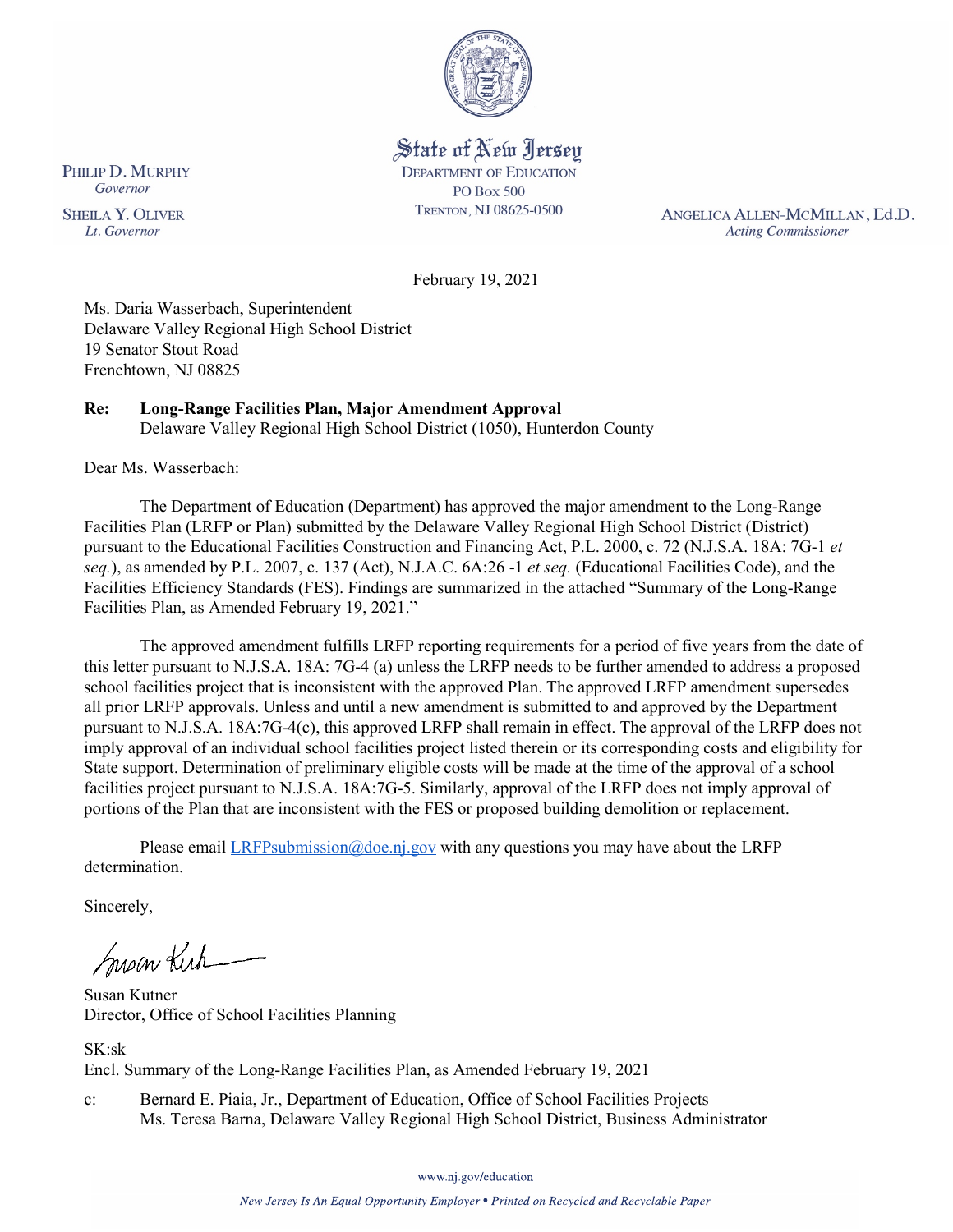## **Delaware Valley Regional High School District (**882**) Summary of the Long-Range Facilities Plan, as Amended February 19, 2021**

The Department of Education (Department) has completed its review of the major amendment to the Long-Range Facilities Plan (LRFP or Plan) submitted by the Delaware Valley Regional High School District (District) pursuant to the Educational Facilities Construction and Financing Act, P.L. 2000, c. 72 (N.J.S.A. 18A: 7G-1 *et seq.*), as amended by P.L. 2007, c. 137 (Act), N.J.A.C. 6A:26-1 et seq. (Educational Facilities Code), and the Facilities Efficiency Standards (FES).

The following provides a summary of the District's approved amended LRFP. The summary is based on the standards set forth in the Act, the Educational Facilities Code, the FES, District-reported information in the Department's LRFP reporting system, and supporting documentation. The referenced reports in *italic* text are standard reports available on the Department's LRFP website.

### **1. Inventory Overview**

The District is classified as a Regular Operating District (ROD) for funding purposes. It provides services for students in grades 9-12.

The District identified existing and proposed schools, sites, buildings, rooms, and site amenities in its LRFP. Table 1 lists the number of existing and proposed district schools, sites, and buildings. Detailed information can be found in the *School Asset Inventory Report* and the *Site Asset Inventory Report.*

**As directed by the Department, school facilities projects that have received initial approval by the Department and have been approved by the voters, if applicable, are represented as "existing" in the LRFP.** Approved projects that include new construction and/or the reconfiguration/reassignment of existing program space are as follows: n/a.

| Category                                     | <b>Existing</b> | <b>Proposed</b> |
|----------------------------------------------|-----------------|-----------------|
| Number of Schools (assigned DOE school code) |                 |                 |
| Number of School Buildings <sup>1</sup>      |                 |                 |
| Number of Non-School Buildings <sup>2</sup>  |                 | ГO              |
| Number of Vacant Buildings                   |                 |                 |
| Number of Sites                              |                 |                 |

#### **Table 1: Number of Schools, School Buildings, and Sites**

Based on the existing facilities inventory submitted by the District:

- Schools using leased buildings (short or long-term):  $n/a$
- Schools using temporary classroom units (TCUs), excluding TCUs supporting construction: n/a
- Vacant/unassigned school buildings:  $n/a$

 $\overline{a}$ 

<span id="page-1-1"></span><span id="page-1-0"></span>*<sup>1</sup>* Includes district-owned buildings and long-term leases serving students in district-operated programs

<sup>&</sup>lt;sup>2</sup> Includes occupied district-owned buildings not associated with a school, such as administrative buildings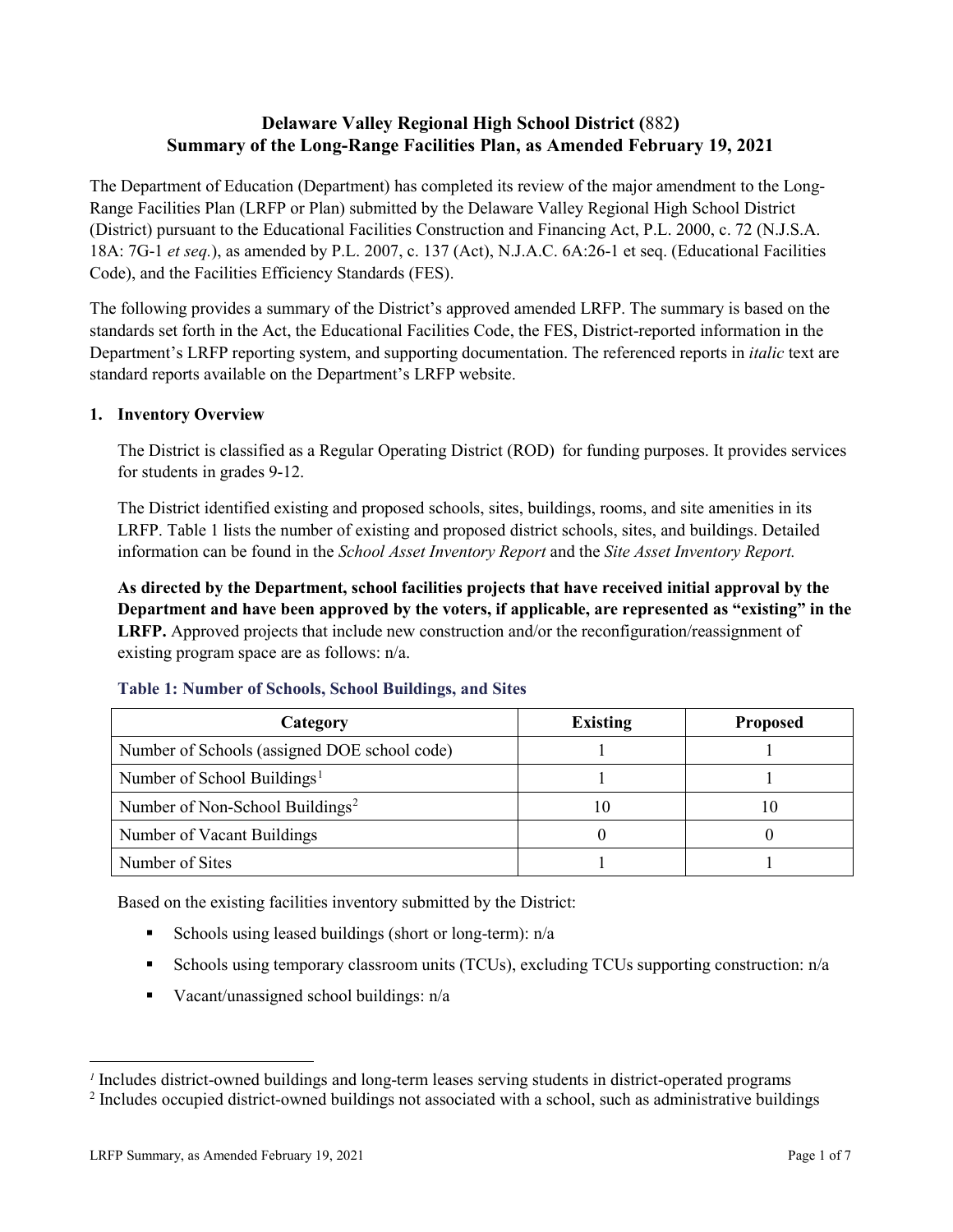Findings:

The Department has determined that the proposed inventory is adequate for approval of the District's LRFP amendment. However, the LRFP determination does not imply approval of an individual school facilities project listed within the LRFP; the District must submit individual project applications for project approval.

## **2. District Enrollments**

The District determined the number of students, or "proposed enrollments," to be accommodated for LRFP planning purposes on a district-wide basis and in each school.

The Department minimally requires the submission of a standard cohort-survival projection using historic enrollment data from the Application for School State Aid (ASSA) or NJ Smart. The cohort-survival method projection method forecasts future students based upon the survival of the existing student population as it moves from grade to grade. A survival ratio of less than 1.00 indicates a loss of students, while a survival ratio of more than 1.00 indicates the class size is increasing. For example, if a survival ratio tracking first to second grade is computed to be 1.05, the grade size is increasing by 5% from one year to the next. The cohort-survival projection methodology works well for communities with stable demographic conditions. Atypical events impacting housing or enrollments, such as an economic downturn that halts new housing construction or the opening of a charter or private school, typically makes a cohort-survival projection less reliable.

### **Proposed enrollments are based on a standard cohort-survival enrollment projection.**

Adequate supporting documentation was submitted to the Department to justify the proposed enrollments. Table 2 provides a comparison of existing and projected enrollments. All totals include special education students.

|                              | <b>Existing Enrollments</b> | <b>District Proposed Enrollments</b> |
|------------------------------|-----------------------------|--------------------------------------|
| <b>Grades</b>                | 2019-20                     | 2022-23                              |
| PK (excl. private providers) |                             |                                      |
| Grades K to 5                |                             |                                      |
| Grades 6 to 8                |                             |                                      |
| Grades 9 to 12               | 721                         | 691                                  |
| <b>Totals PK to 12</b>       | 721                         | 691                                  |

# **Table 2: Enrollments**

Findings:

The Department has determined the District's proposed enrollments to be acceptable for approval of the District's LRFP amendment. The Department will require a current enrollment projection at the time an application for a school facilities project is submitted incorporating the District's most recent enrollments in order to verify that the LRFP's planned capacity is appropriate for the updated enrollments.

# **3. District Practices Capacity**

Based on information provided in the room inventories, District Practices Capacity was calculated for each school building to determine whether adequate capacity is proposed for the projected enrollments based on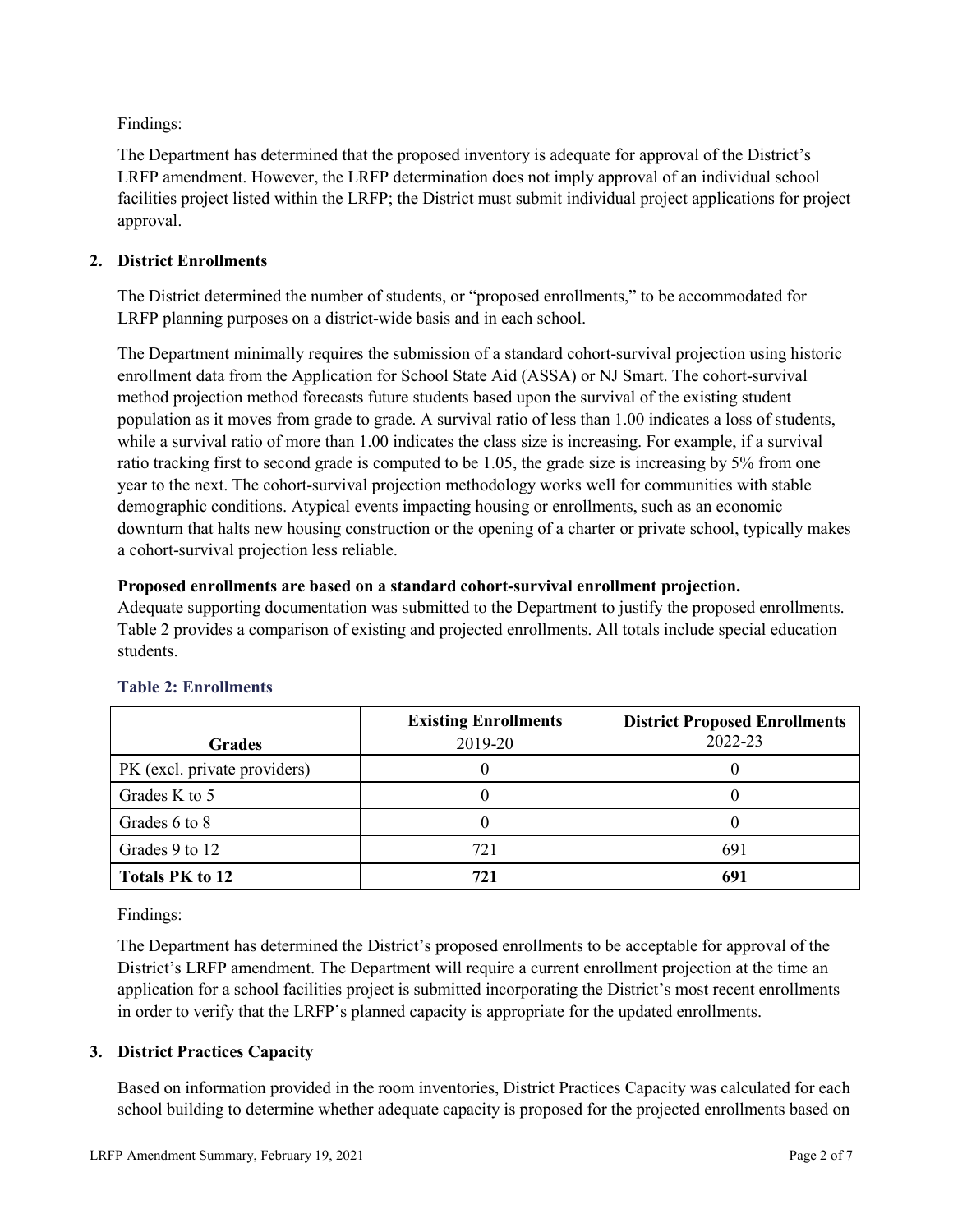district scheduling and class size practices. The capacity totals assume instructional buildings can be fully utilized regardless of school sending areas, transportation, and other operational issues. The calculations only consider district-owned buildings and long-term leases; short term leases and temporary buildings are excluded. **A capacity utilization factor of 90% for classrooms serving grades K-8 and 85% for classrooms serving grades 9-12 is applied in accordance with the FES.** No capacity utilization factor is applied to preschool classrooms.

In certain cases, districts may achieve adequate District Practices Capacity to accommodate enrollments but provide inadequate square feet per student in accordance with the FES, resulting in educational adequacy issues and "Unhoused Students." Unhoused students are considered in the "Functional Capacity" calculations used to determine potential State support for school facilities projects and are analyzed in Section 4.

Table 3 provides a summary of proposed enrollments and existing and proposed District-wide capacities. Detailed information can be found in the LRFP website reports titled *FES and District Practices Capacity Report, Existing Rooms Inventory Report, and Proposed Rooms Inventory Report.*

| <b>Grades</b>              | <b>Proposed</b><br><b>Enrollments</b> | <b>Existing</b><br><b>District</b><br><b>Practices</b><br>Capacity | <b>Existing</b><br>Deviation* | <b>Proposed</b><br><b>District</b><br><b>Practices</b><br>Capacity | <b>Proposed</b><br>Deviation* |
|----------------------------|---------------------------------------|--------------------------------------------------------------------|-------------------------------|--------------------------------------------------------------------|-------------------------------|
| Elementary ( $PK$ to 5)    | 0                                     | 0.00                                                               | 0.00                          | 0.00                                                               | 0.00                          |
| Middle $(6 \text{ to } 8)$ | 0                                     | 0.00                                                               | 0.00                          | 0.00                                                               | 0.00                          |
| High $(9 \text{ to } 12)$  | 691                                   | 945.20                                                             | 254.20                        | 945.20                                                             | 254.20                        |
| <b>District Totals</b>     | 691                                   | 945.20                                                             | 254.20                        | 945.20                                                             | 254.20                        |

### **Table 3: District Practices Capacity Analysis**

*\* Positive numbers signify surplus capacity; negative numbers signify inadequate capacity. Negative values for District Practices capacity are acceptable for approval if proposed enrollments do not exceed 100% capacity utilization.*

Considerations:

- Based on the proposed enrollments and existing room inventories, the District is projected to have inadequate capacity for the following grade groups, assuming all school buildings can be fully utilized: n/a
- Adequate justification has been provided by the District if the proposed capacity for a school significantly deviates from the proposed enrollments. Generally, surplus capacity is acceptable for LRFP approval if additional capacity is not proposed through new construction.

### Findings:

The Department has determined that proposed District capacity, in accordance with the proposed enrollments, is adequate for approval of the District's LRFP amendment. The Department will require a current enrollment projection at the time an application for a school facilities project is submitted, incorporating the District's most recent Fall Enrollment Report, in order to verify that the LRFP's planned capacity meets the District's updated enrollments.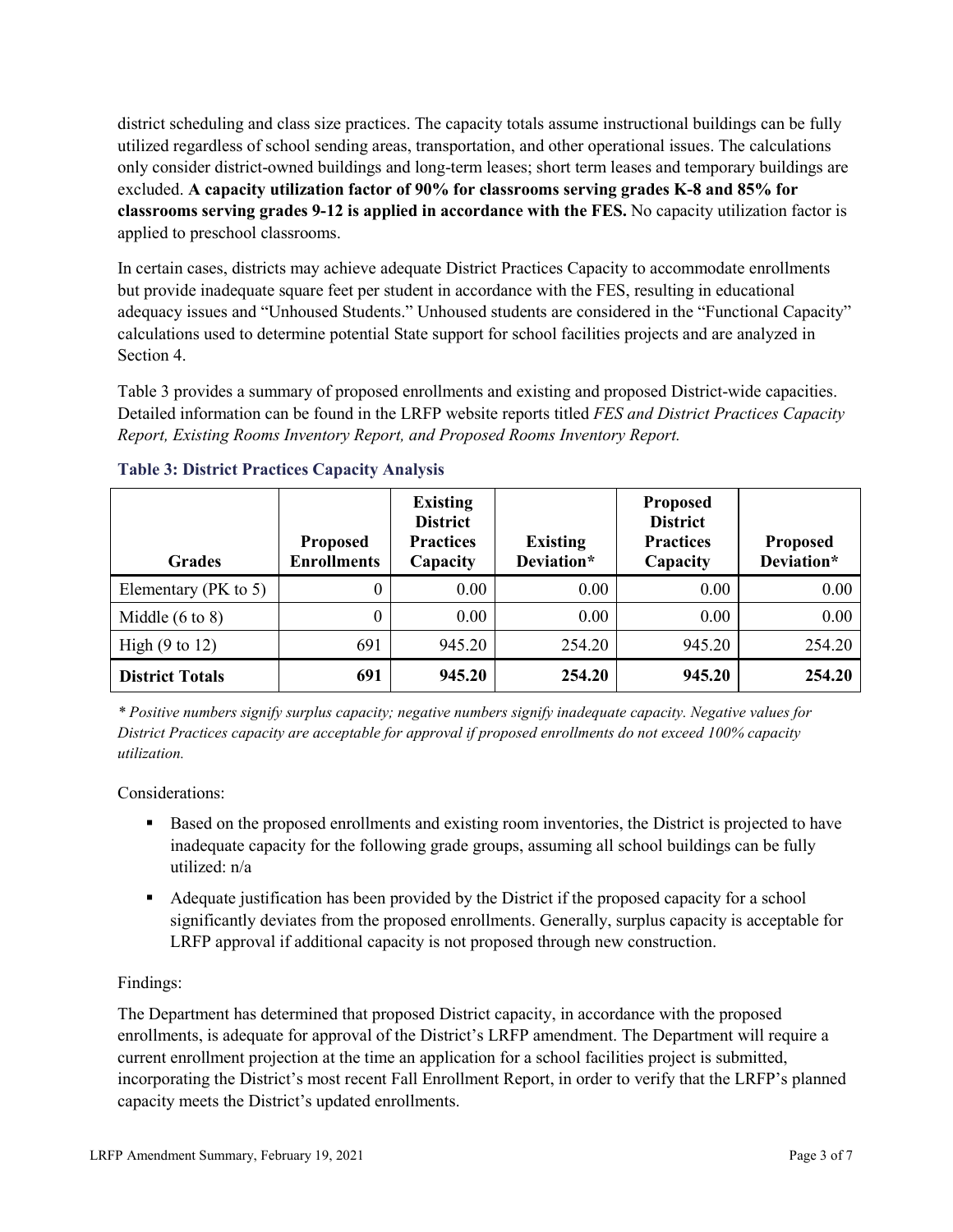### **4. New Construction Funding Eligibility**

*Functional Capacity* was calculated and compared to the proposed enrollments to provide a **preliminary estimate** of Unhoused Students and new construction funding eligibility. **A final determination will be made at the time of project application approval.**

*Functional Capacity* is the adjusted gross square footage of a school building *(total gross square feet minus excluded space)* divided by the minimum area allowance per full-time equivalent student for the grade level contained therein. *Unhoused Students* is the number of students projected to be enrolled in the District that exceeds the Functional Capacity of the District's schools pursuant to N.J.A.C. 6A:26-2.2(c). *Excluded Square Feet* includes (1) square footage exceeding the FES for any pre-kindergarten, kindergarten, general education, or self-contained special education classroom; (2) grossing factor square footage *(corridors, stairs, mechanical rooms, etc.)* that exceeds the FES allowance, and (3) square feet proposed to be demolished or discontinued from use. Excluded square feet may be revised during the review process for individual school facilities projects.

Table 4 provides a preliminary assessment of the Functional Capacity, Unhoused Students, and Estimated Maximum Approved Area for Unhoused Students for each FES grade group. The calculations exclude temporary facilities and short-term leased buildings. School buildings proposed for whole or partial demolition or reassignment to a non-school use are excluded from the calculations pending project application review. If a building is proposed to be reassigned to a different school, the square footage is applied to the proposed grades after reassignment. Buildings that are not assigned to a school are excluded from the calculations. In addition, only preschool students eligible for state funding (former ECPA students) are included. Detailed information concerning the calculations can be found in the *Functional Capacity and Unhoused Students Report* and the *Excluded Square Footage Report.*

| Category                                     | PK/K to 5        | 6 to 8   | 9 to 12  | <b>Total</b> |
|----------------------------------------------|------------------|----------|----------|--------------|
| Eligible PK /K-12 Proposed Enrollments       | $\theta$         | 0        | 691      |              |
| FES Area Allowance (SF/student)              | 125.00           | 134.00   | 151.00   |              |
| <b>Prior to Completion of Proposed Work:</b> |                  |          |          |              |
| <b>Existing Gross Square Feet</b>            | $\theta$         | $\theta$ | 166,152  | 166,152      |
| <b>Adjusted Gross Square Feet</b>            | $\boldsymbol{0}$ | $\theta$ | 161,938  | 161,938      |
| <b>Adjusted Functional Capacity</b>          | 0.00             | 0.00     | 1,072.44 |              |
| <b>Unhoused Students</b>                     | 0.00             | 0.00     | 0.00     |              |
| Est. Max. Area for Unhoused Students         | 0.00             | 0.00     | 0.00     |              |
| <b>After Completion of Proposed Work:</b>    |                  |          |          |              |
| Gross Square Feet                            | $\theta$         | $\theta$ | 166,152  | 166,152      |
| New Gross Square Feet                        | $\theta$         | $\Omega$ | $\Omega$ | $\Omega$     |
| <b>Adjusted Gross Square Feet</b>            | $\Omega$         | $\Omega$ | 161,938  | 161,938      |
| <b>Functional Capacity</b>                   | 0.00             | 0.00     | 1,972.44 |              |
| <b>Unhoused Students after Construction</b>  | 0.00             | 0.00     | 0.00     |              |
| Est. Max. Area Remaining                     | 0.00             | 0.00     | 0.00     |              |

#### **Table 4: Estimated Maximum Approved Area for Unhoused Students**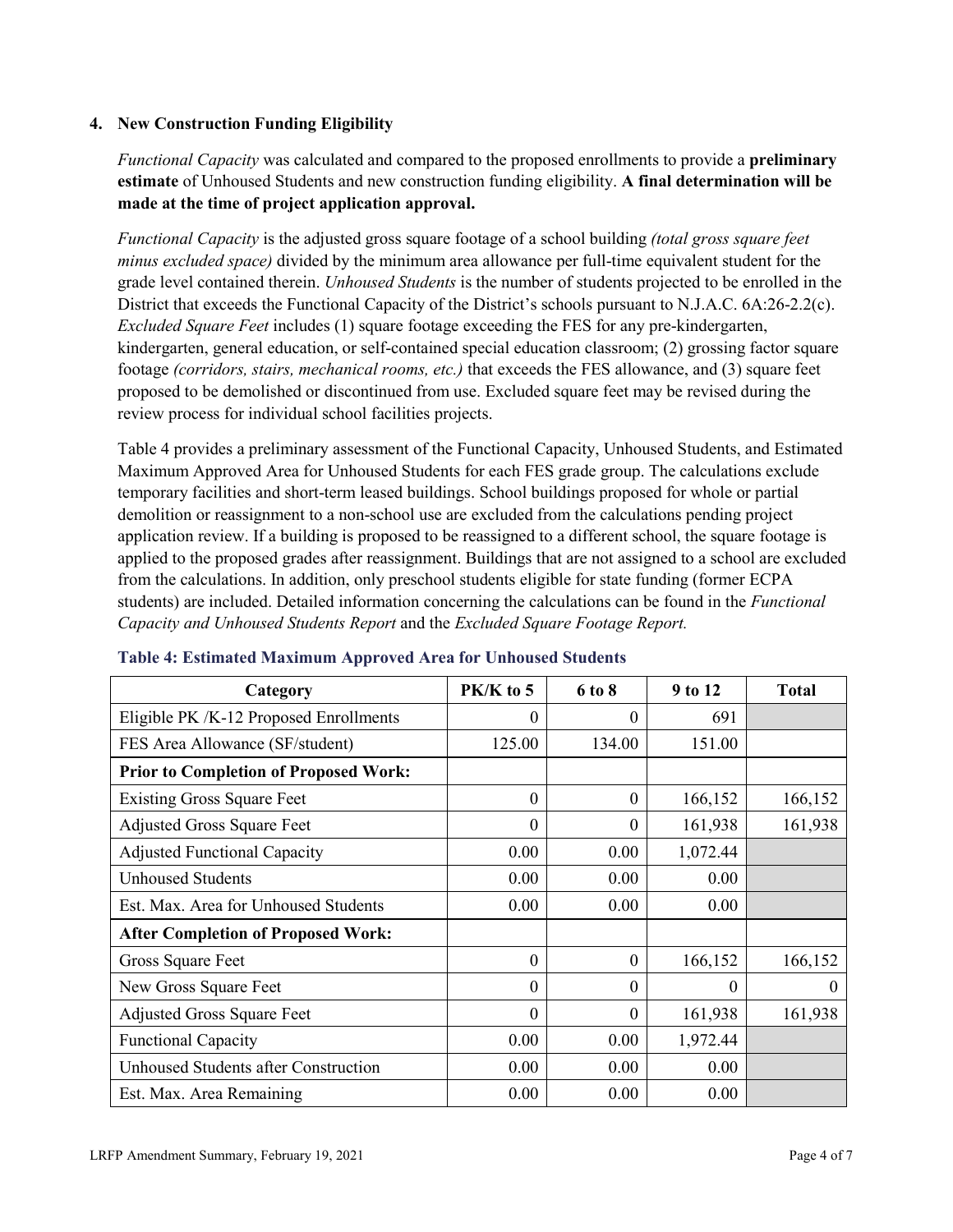Facilities used for non-instructional or non-educational purposes are ineligible for State support under the Act. However, projects for such facilities shall be reviewed by the Department to determine whether they are consistent with the District's LRFP and whether the facility, if it is to house students (full or part time) conforms to educational adequacy requirements. These projects shall conform to all applicable statutes and regulations.

Estimated costs represented in the LRFP by the District are for capital planning purposes only. The estimates are not intended to represent preliminary eligible costs or final eligible costs of approved school facilities projects.

Considerations:

- The District does not have approved projects pending completion, as noted in Section 1, that impact the Functional Capacity calculations.
- **The Functional Capacity calculations** *exclude* square feet proposed for demolition or discontinuation for the following FES grade groups and school buildings pending a feasibility study and project review: n/a.
- Based on the preliminary assessment, the District has Unhoused Students prior to the completion of proposed work for the following FES grade groups: n/a.
- New construction is proposed for the following FES grade groups: n/a.
- Proposed new construction exceeds the estimated maximum area allowance for Unhoused Students prior to the completion of the proposed work for the following grade groups: n/a.
- The District, based on the preliminary LRFP assessment, will not have Unhoused Students after completion of the proposed LRFP work. If the District is projected to have Unhoused Students, adequate justification has been provided to confirm educational adequacy in accordance with Section 6 of this determination.

### Findings:

Functional Capacity and Unhoused Students calculated in the LRFP are preliminary estimates. Preliminary Eligible Costs (PEC) and Final Eligible Costs (FEC) will be included in the review process for specific school facilities projects. A feasibility study undertaken by the District is required if building demolition or replacement is proposed per N.J.A.C. 6A:26-2.3(b)(10).

### **5. Proposed Work**

The District assessed program space, capacity, and physical plant deficiencies to determine corrective actions. Capital maintenance, or *"system actions,"* address physical plant deficiencies due to operational, building code, and /or life cycle issues. Inventory changes, or *"inventory actions,*" add, alter, or eliminate sites, site amenities, buildings, and/or rooms.

The Act (N.J.S.A. 18A:7G-7b) provides that all school facilities shall be deemed suitable for rehabilitation unless a pre-construction evaluation undertaken by the District demonstrates to the satisfaction of the Commissioner that the structure might pose a risk to the safety of the occupants even after rehabilitation or that rehabilitation is not cost-effective. Pursuant to N.J.A.C. 6A:26-2.3(b)(10), the Commissioner may identify school facilities for which new construction is proposed in lieu of rehabilitation for which it appears from the information presented that new construction is justified, provided, however, that for such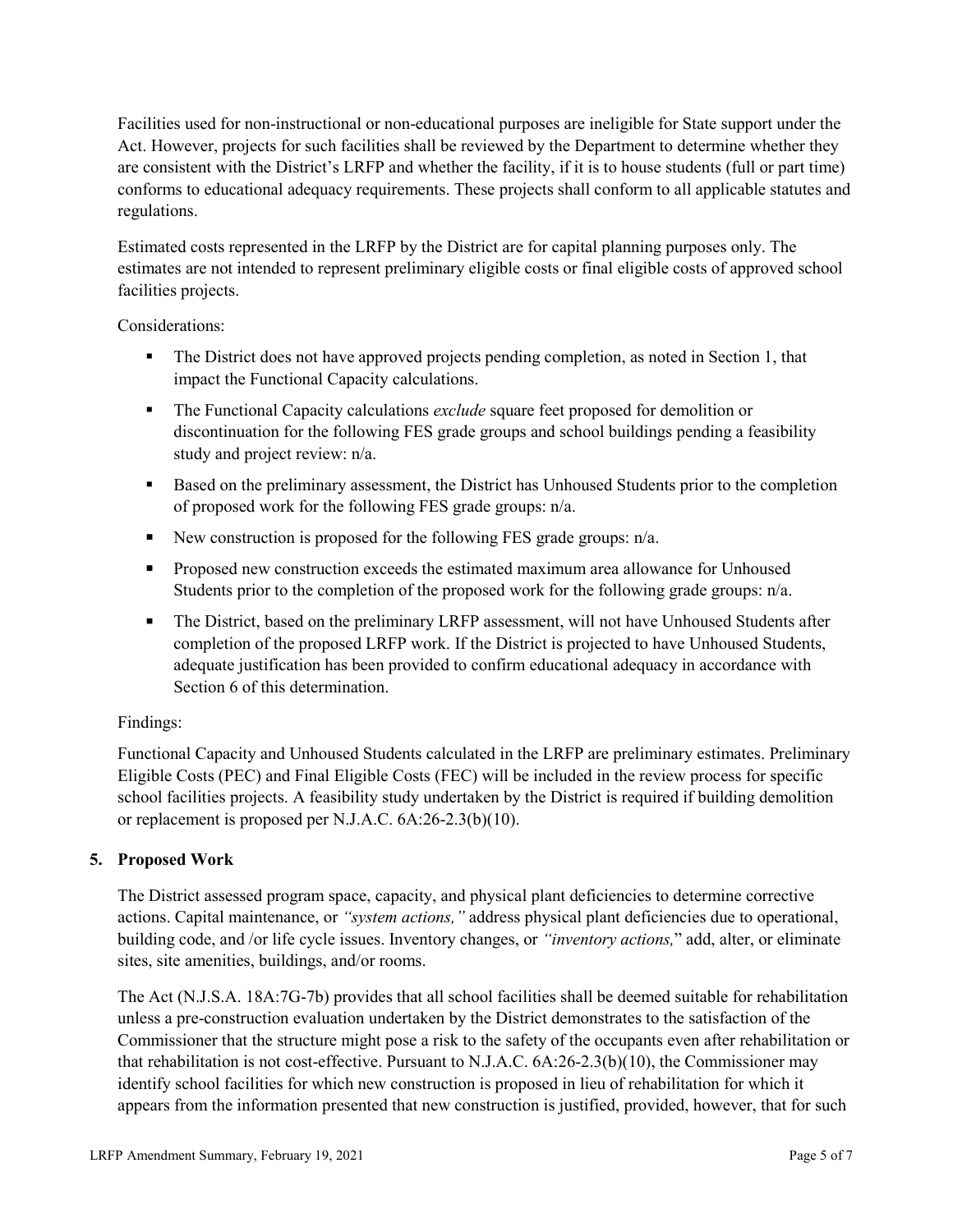school facilities so identified, the District must submit a feasibility study as part of the application for the specific school facilities project. The cost of each proposed building replacement is compared to the cost of additions or rehabilitation required to eliminate health and safety deficiencies and to achieve the District's programmatic model.

Table 5 lists the scope of work proposed for each school based on the building(s) serving their student population. Proposed inventory changes are described in the LRFP website reports titled *"School Asset Inventory Report and "Proposed Room Inventory Report."* Information concerning proposed systems work, or capital maintenance can be found in the "LRFP Systems Action Summary Report."

With the completion of the proposed work, the following schools are proposed to be eliminated: n/a; the following schools are proposed to be added: n/a.

| <b>Proposed Scope of Work</b>                                                                  | <b>Applicable Schools</b>         |
|------------------------------------------------------------------------------------------------|-----------------------------------|
| <b>Renovation only</b> (no new construction)                                                   |                                   |
| System actions only (no inventory actions)                                                     | Delaware Valley Regional HS (040) |
| Existing inventory actions only (no systems actions)                                           | n/a                               |
| Systems and inventory changes                                                                  | n/a                               |
| <b>New construction</b>                                                                        |                                   |
| Building addition only (no systems actions)                                                    | n/a                               |
| Renovation and building addition (system, existing<br>inventory, and new construction actions) | n/a                               |
| New building on existing site                                                                  | n/a                               |
| New building on new or expanded site                                                           | n/a                               |
| Site and building disposal (in addition to above scopes)                                       |                                   |
| Partial building demolition                                                                    | n/a                               |
| Whole building demolition                                                                      | n/a                               |
| Site and building disposal or discontinuation of use                                           | n/a                               |

#### **Table 5: School Building Scope of Work**

Findings:

The Department has determined that the proposed work is adequate for approval of the District's LRFP amendment. However, Department approval of proposed work in the LRFP does not imply the District may proceed with a school facilities project. The District must submit individual project applications with cost estimates for Department project approval. Both school facilities project approval and other capital project review require consistency with the District's approved LRFP.

### **6. Proposed Room Inventories and the Facilities Efficiency Standards**

The District's proposed school buildings were evaluated to assess general educational adequacy in terms of compliance with the FES area allowance pursuant to N.J.A.C. 6A:26-2.2 and 2.3.

District schools proposed to provide less square feet per student than the FES after the completion of proposed work as indicated in Table 5 are as follows: n/a